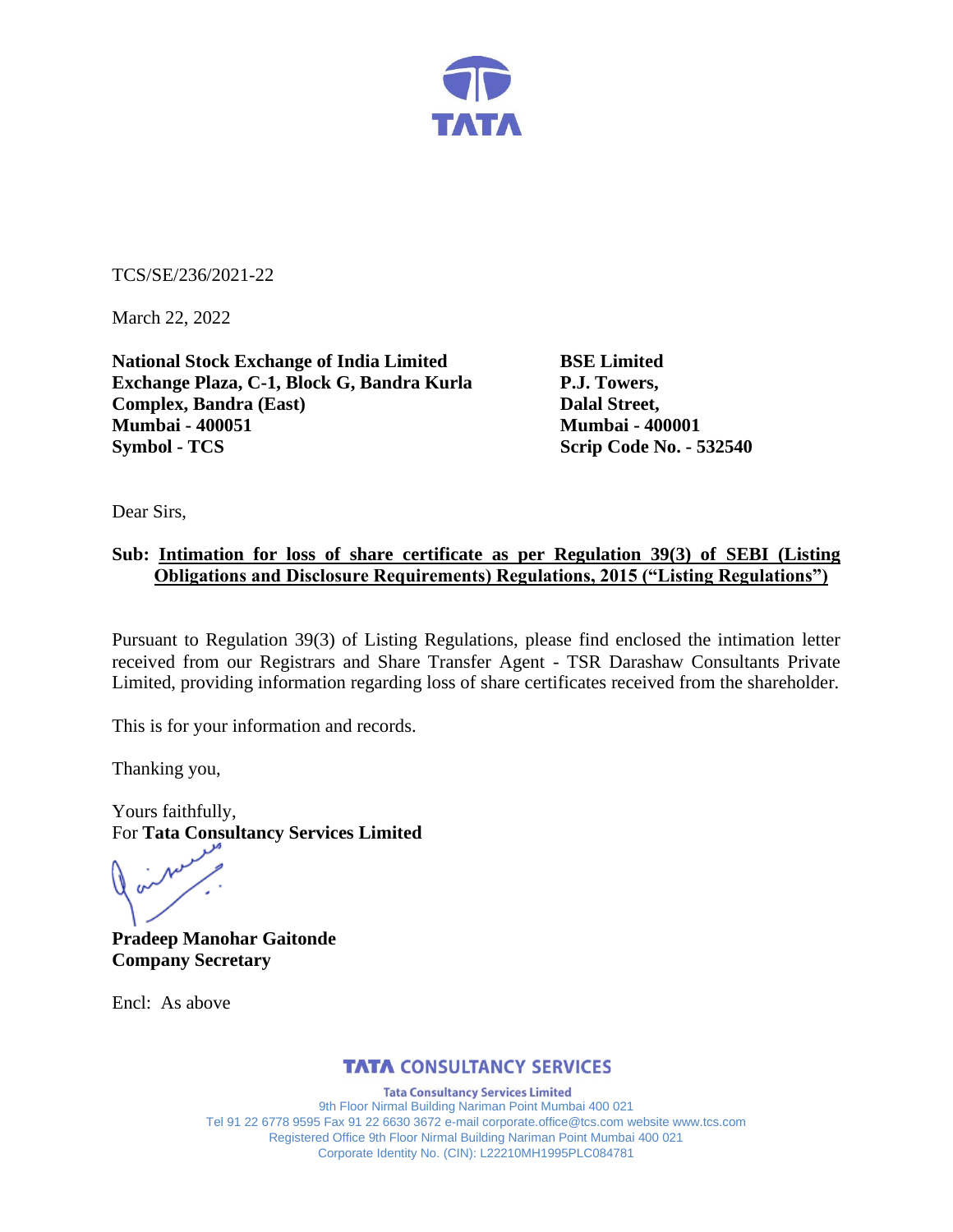

National Stock Exchange of India Ltd. Date :-21/03/2022 **Exchange Plaza Plot No.c-1, G-Block IFB Centre Bandra-Kurla Complex Bandra (East), Mumbai 400051 Maharashtra India**

**Attn : The Secretary of Stock Exchange**

Dear Sir[s]/Madam,

UNIT : Tata Consultancy Services Limited RE : LOSS OF SHARE CERTIFICATES.

We have to advise you to place the appended Notice regarding loss of Certificate[s] for attention of the Members of the Exchange, with instructions that they communicate to us immediately if they are in a position to give us information relating to any transaction or whereabouts of the original certificate[s].

## **This is computer generated letter and does not require signature.**

**TSR DARASHAW CONSULTANTS PRIVATE LIMITED**

(Subsidiary of Link Intime India Private Limited) C-101, 1st Floor, 247 Park, Lal Bahadur Shastri Marg, Vikhroli (West), Mumbai - 400083 CIN - U74999MH2018PTC307859 Tel.: +91 22 6656 8484 Fax : +91 22 6656 8494 E-mail [: csg-unit@tcplindia.co.in](mailto:csg-unit@tcplindia.co.in) Website [: https://www.tcplindia.co.in](https://www.tcplindia.co.in/)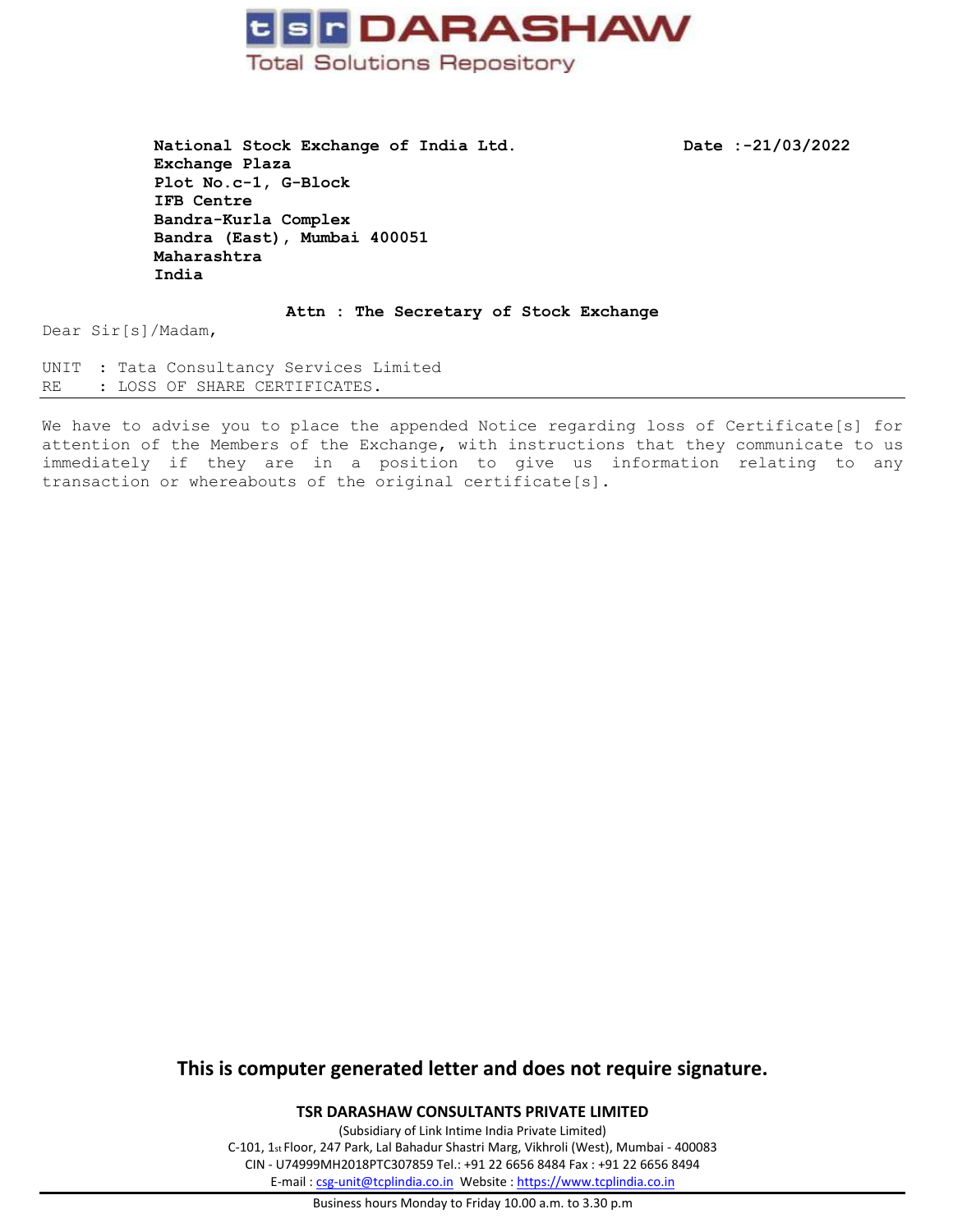

### **NOTICE Tata Consultancy Services Limited Regd. Off : 9TH FLOOR, NIRMAL BLDG. NARIMAN POINT MUMBAI - 400021 MAHARASHTRA 400021**

NOTICE is hereby given that the certificate[s] for the under mentioned securities of the Company has / have been lost / mislaid and holder[s] of the said securities has/have applied to the Company to issue duplicate certificate[s]. Any person who has a claim in respect of the said securities should lodge such claim with the Company at the Registered Office, within 15 days from this date, else the Company will proceed to issue duplicate certificate[s] without further intimation.

| Folio No.  | Name of the holders (Inc Joint Holders)                  | Shares of Rs.<br>1.00/- each | Certificate No. | Distinctive Nos.      |
|------------|----------------------------------------------------------|------------------------------|-----------------|-----------------------|
| C2K0000110 | KAMLESH MAGANBHAI PATEL,<br><b>JAGRUTI KAMLESH PATEL</b> | 147                          | B11408850       | 489376482-489376628   |
|            |                                                          | 147                          | M11405770       | 480183554-480183700   |
|            |                                                          | 294                          | B21415814       | 978735110-978735403   |
|            |                                                          | 588                          | B31421109       | 1970808418-1970809005 |

**Date :- 21/03/2022**

**Place :- Mumbai**

**This is computer generated letter and does not require signature.**

**TSR DARASHAW CONSULTANTS PRIVATE LIMITED**

(Subsidiary of Link Intime India Private Limited) C-101, 1st Floor, 247 Park, Lal Bahadur Shastri Marg, Vikhroli (West), Mumbai - 400083 CIN - U74999MH2018PTC307859 Tel.: +91 22 6656 8484 Fax : +91 22 6656 8494 E-mail [: csg-unit@tcplindia.co.in](mailto:csg-unit@tcplindia.co.in) Website [: https://www.tcplindia.co.in](https://www.tcplindia.co.in/)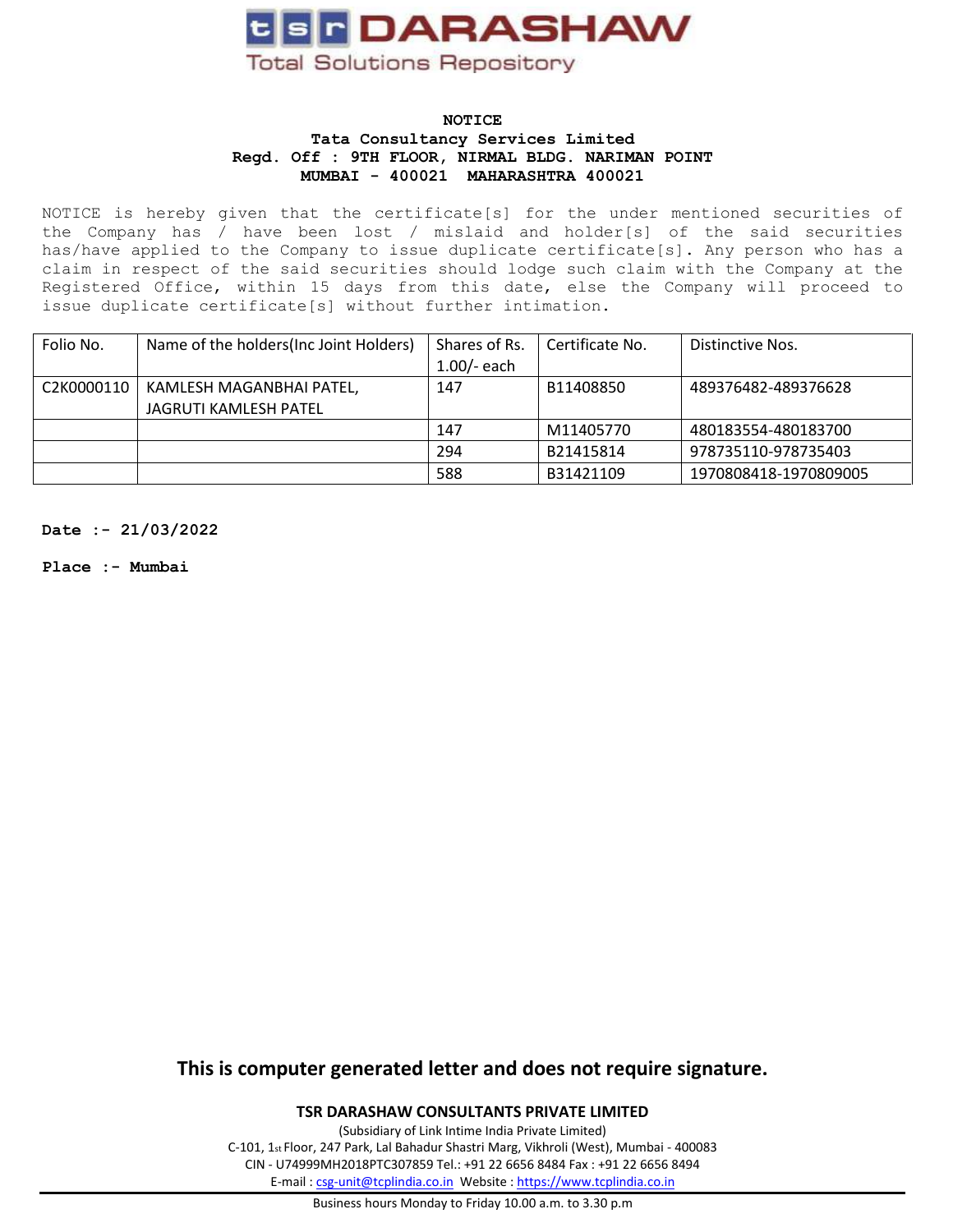

**BSE LIMITED** Date :- 21/03/2022 **PHIROZE JEEJEEBHOY TOWERS DALAL STREET FORT MUMBAI MAHARASHTRA INDIA 400001** 

#### **Attn : The Secretary of Stock Exchange**

Dear Sir[s]/Madam,

UNIT : Tata Consultancy Services Limited RE : LOSS OF SHARE CERTIFICATES.

We have to advise you to put the appended Notice regarding loss of Certificate[s] for attention of the Members of the Exchange, with instructions that they communicate to us immediately if they are in a position to give us information relating to any transaction or whereabouts of the original certificate[s].

## **This is computer generated letter and does not require signature.**

**TSR DARASHAW CONSULTANTS PRIVATE LIMITED**

(Subsidiary of Link Intime India Private Limited) C-101, 1st Floor, 247 Park, Lal Bahadur Shastri Marg, Vikhroli (West), Mumbai - 400083 CIN - U74999MH2018PTC307859 Tel.: +91 22 6656 8484 Fax : +91 22 6656 8494 E-mail [: csg-unit@tcplindia.co.in](mailto:csg-unit@tcplindia.co.in) Website [: https://www.tcplindia.co.in](https://www.tcplindia.co.in/)